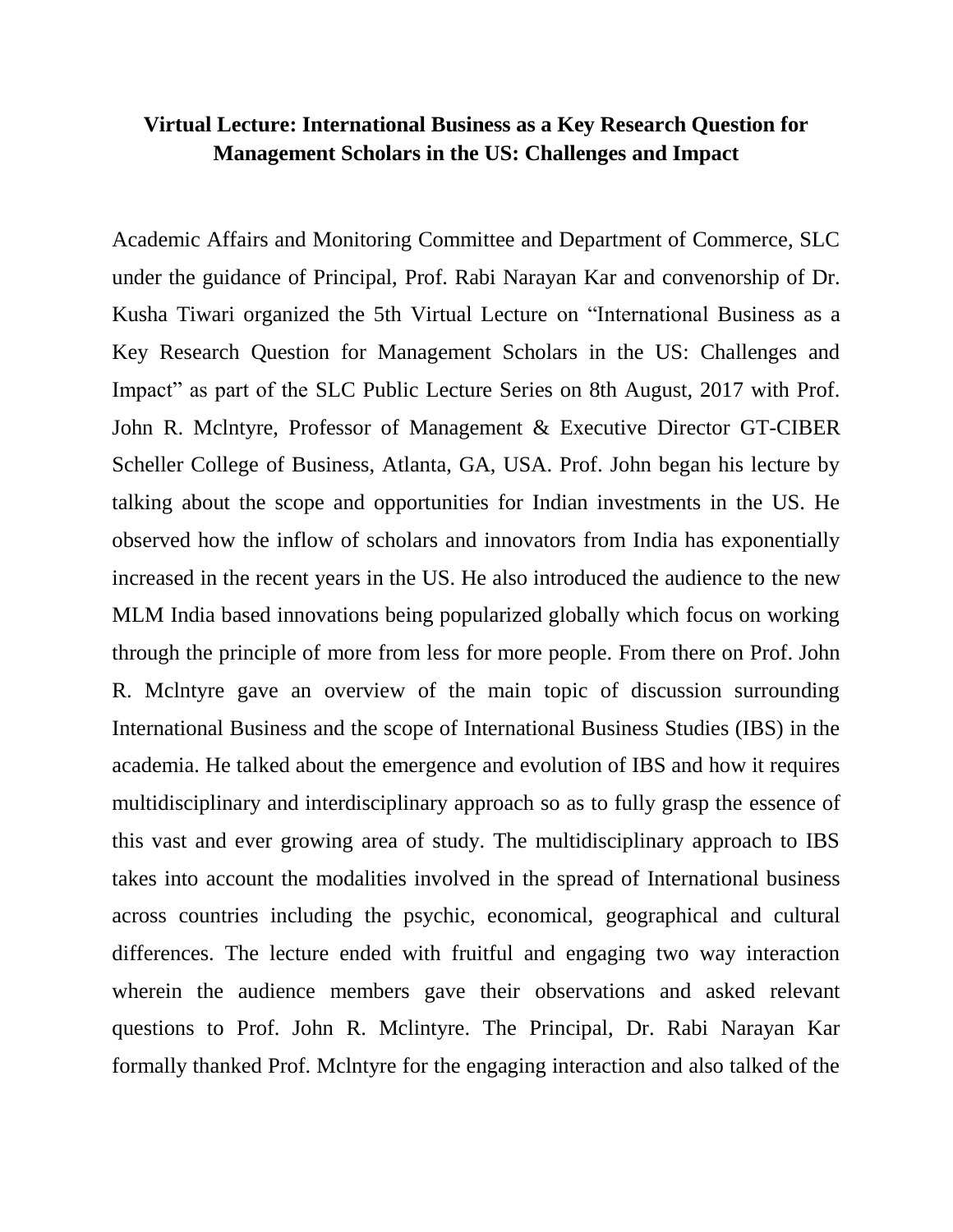possibility of having him physically with us the next time. This lecture was attended by around 150 students and teachers.